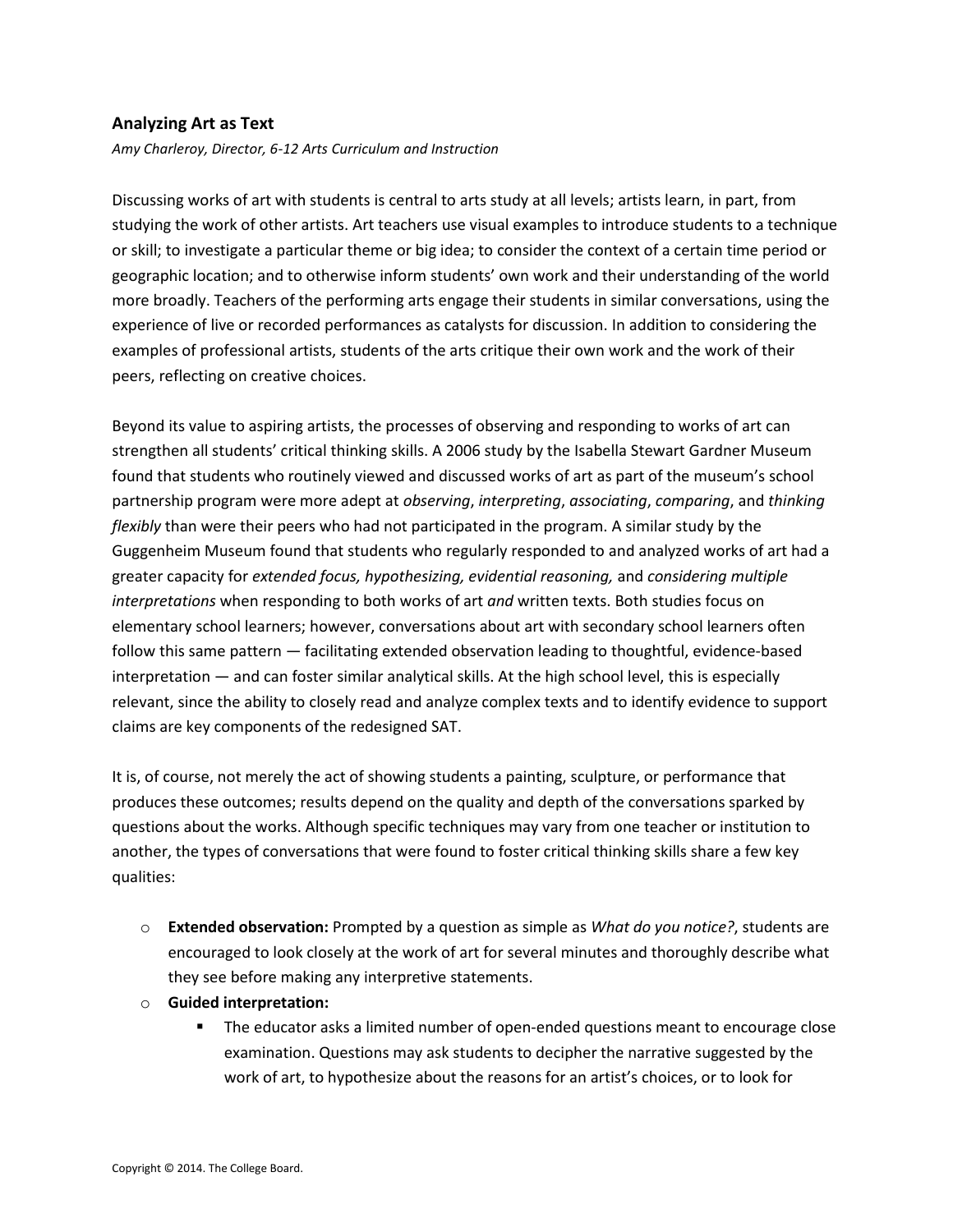evidence of the geographical, historical, or social context in which the work may have been produced.

- In guiding the conversation, the educator offers additional information only when relevant and necessary to move the conversation forward  $-$  if he or she offers any information at all. In some cases, students rely on their own observations and ideas only.
- o **Evidence:** Questions such as *What do you see that makes you say that?* Encourage students to ground their ideas in their observations of the work itself.
- o **Avoiding judgment:** Students are expected to analyze and interpret the work rather than focus on their personal opinion of it.

The ability to form evidence-based interpretations about the art of others benefits students in their own art-making practice as they learn to ask interpretive questions of their own work: *What am I aiming to express? How am I communicating that? What evidence or indicators am I providing for my viewer?* In addition to promoting depth of thought and intentionality about one's own artistic work, the process of artistic analysis also naturally connects to other areas of the curriculum in authentic ways.

Perhaps not surprisingly, this inquiry process closely parallels the practice of carefully reading and interpreting a written text. Just as students can be expected to examine a work of art closely through extended observation and discouraged from basing their conclusions on mere like or dislike of the work, students taking the redesigned SAT are expected to closely read and analyze literature, history and social studies, and science texts and base their conclusions on what is stated and implied within the texts, not on prior knowledge or personal preference. Just as an art teacher might ask for evidence to help ensure that student observations are grounded in the work of art itself, the redesigned SAT includes some questions that require students to identify the portion of the text that serves as the best evidence for the answer to another question. Just as an art teacher might encourage students to consider the choices made by an artist, the redesigned SAT asks students to consider the choices made by an author of a text passage.

These parallels between visual and textual analysis are exciting, as they suggest that arts education is not only intrinsically valuable but can also serve as a model of inquiry for other subject areas in ways that build skills critical to student success on the redesigned SAT. Arts teachers may use a number of strategies to capitalize on these parallels, including

- sharing discussion techniques and questioning strategies with teachers in other subject areas;
- experimenting with aligning their instruction (for example, in terms of topic, theme, or ways of thinking) with instruction in other subject areas to create greater continuity between the disciplines;